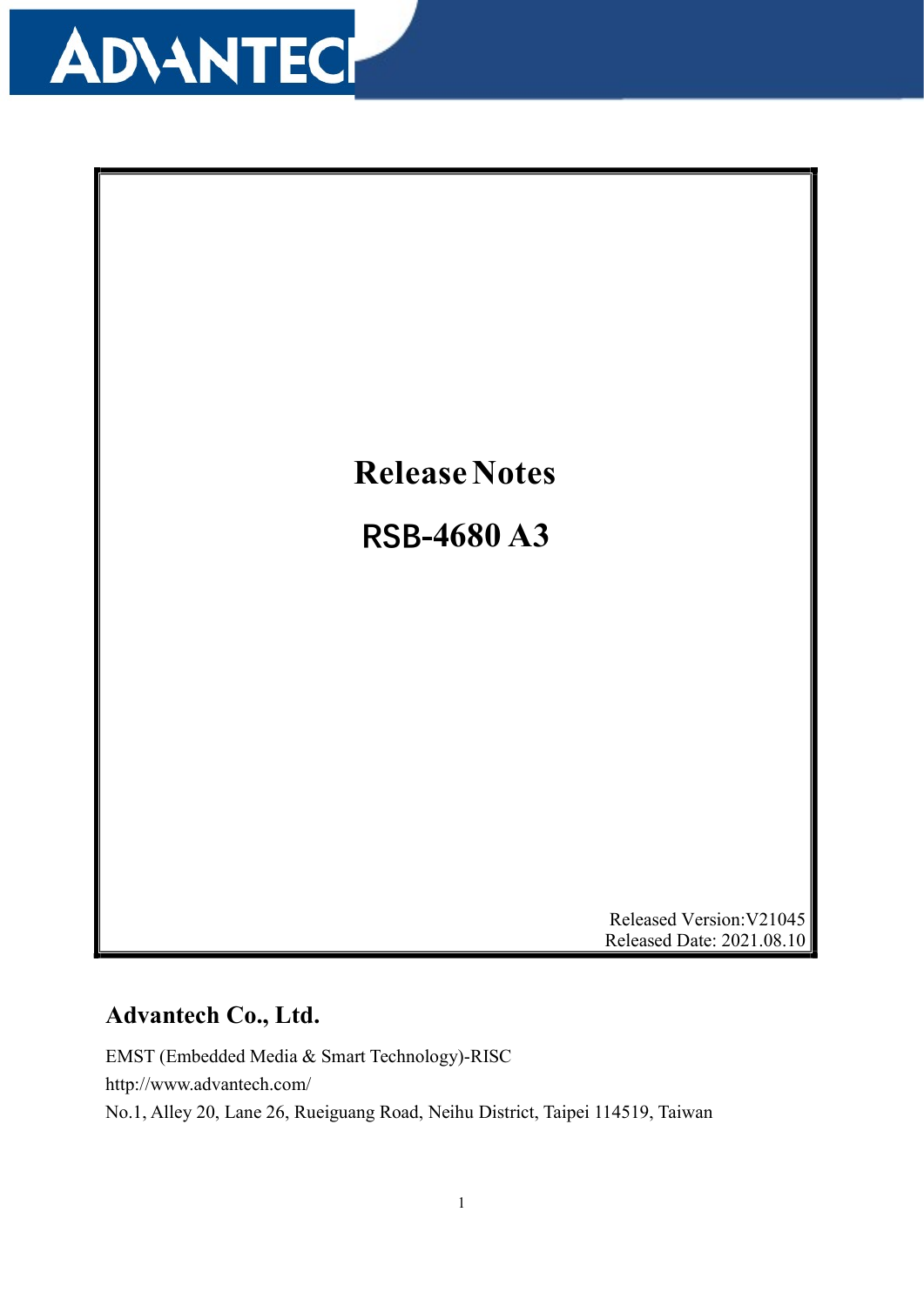#### Copyright Notice

This document is copyrighted, 2021 by Advantech Co., Ltd. All rights are reserved. Advantech Co., Ltd. reserves the right to make improvements to the products described in this manual at any time. Specifications are thus subject to change without notice.

No part of this manual may be reproduced, copied, translated, or transmitted in any form or by any means without the prior written permission of Advantech Co., Ltd. Information provided in this manual is intended to be accurate and reliable. However, Advantech Co., Ltd., assumes no responsibility for its use, or for any infringements upon the rights of third parties which may result from its use.

All the trademarks of products and companies mentioned in this data sheet belong to their respective owners.

Copyright © 1983-2021Advantech Co., Ltd. All Rights Reserved

For more information on this and other Advantech products please visit our website at: http://www.advantech.com

Part No. Version: 1.1

Printed in Taiwan 2021-09-03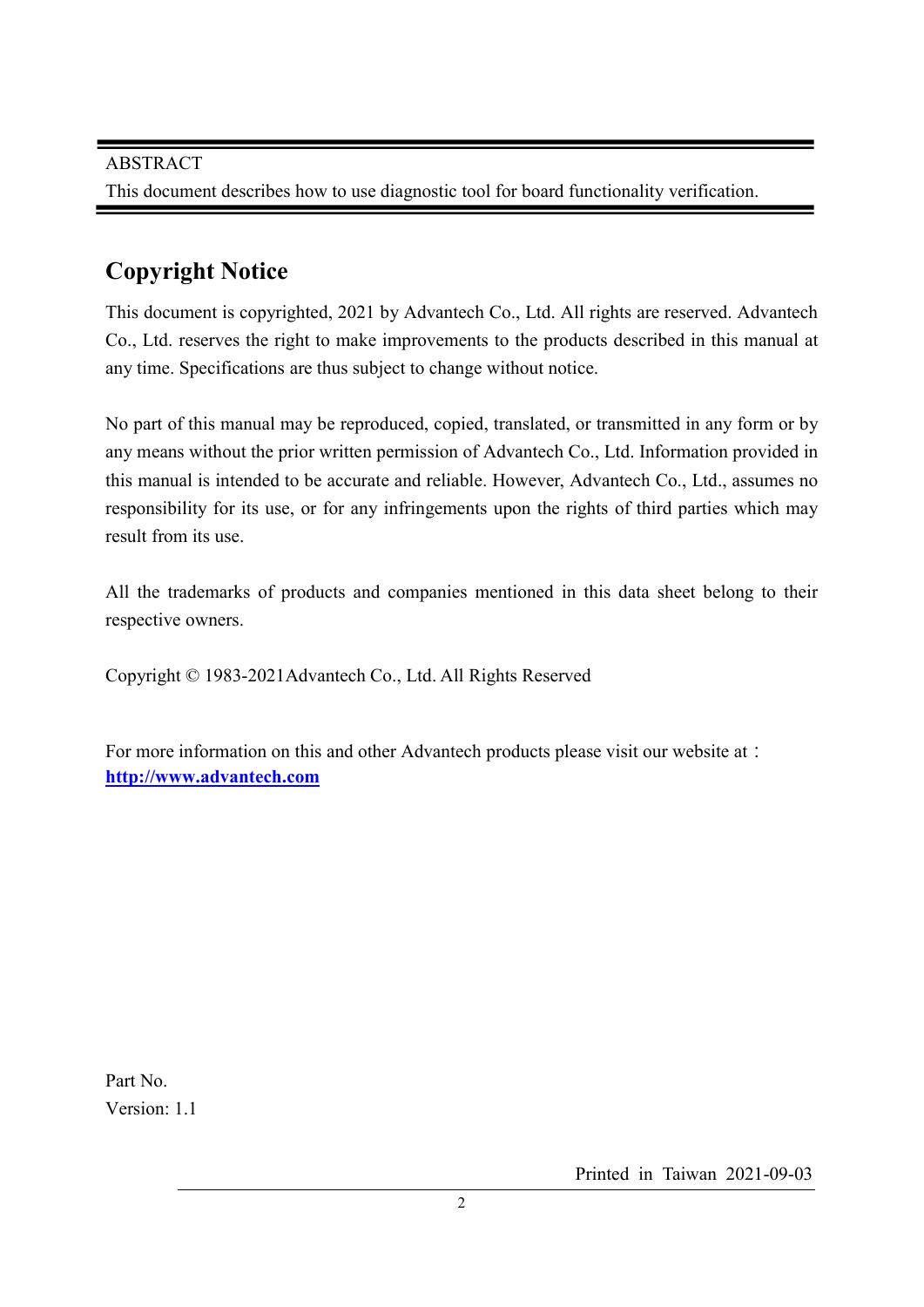### **Table of Contents**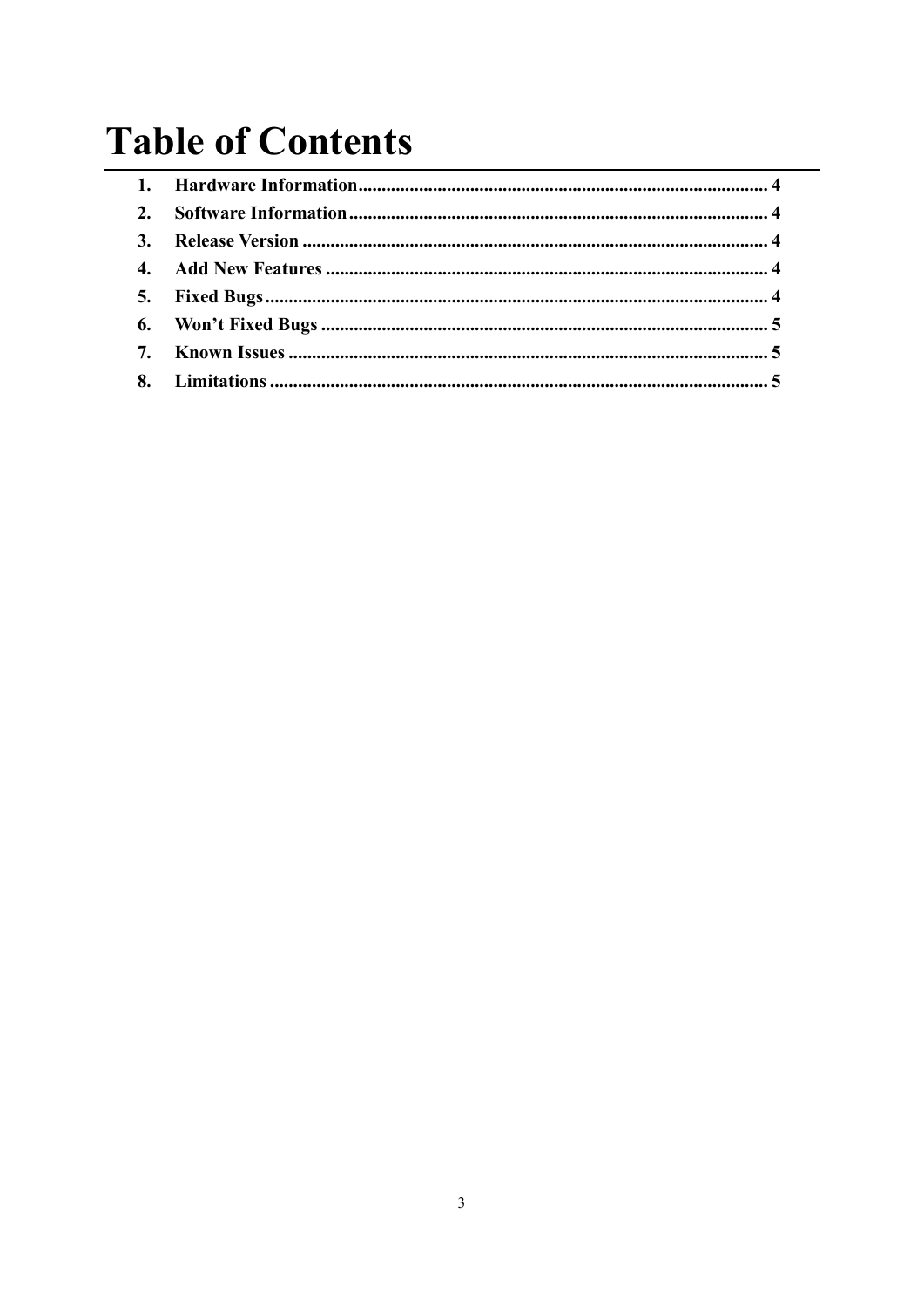## 1. Hardware Information

CPU: RK3288/qual-core Cortex-A55(1945MHz)

#### 2. Software Information

- Release Contents: This document contains important information about the package contents, supported features, known issues and limitations in this release.
- OS: Debian9
- U-Boot: 2017.09
- Linux OS Kernel and Device Trees: 4.4.143

## 3. Release Version

| Rev      | Date | Description                                            | Remark        | Released by  |
|----------|------|--------------------------------------------------------|---------------|--------------|
| DIV21045 |      | $\left  \frac{2021}{08}{10} \right $ The first release | Alpha release | Yunjin.Jiang |
|          |      |                                                        |               |              |
|          |      |                                                        |               |              |
|          |      |                                                        |               |              |

#### 4. Add New Features

| Features Description | Comment |
|----------------------|---------|
|                      |         |
|                      |         |

### 5. Fixed Bugs

| Bug ID | <i>Issue</i> | Description                            |
|--------|--------------|----------------------------------------|
| None   | Kernel panic | Kernel panic when rs485 work long time |
|        |              |                                        |